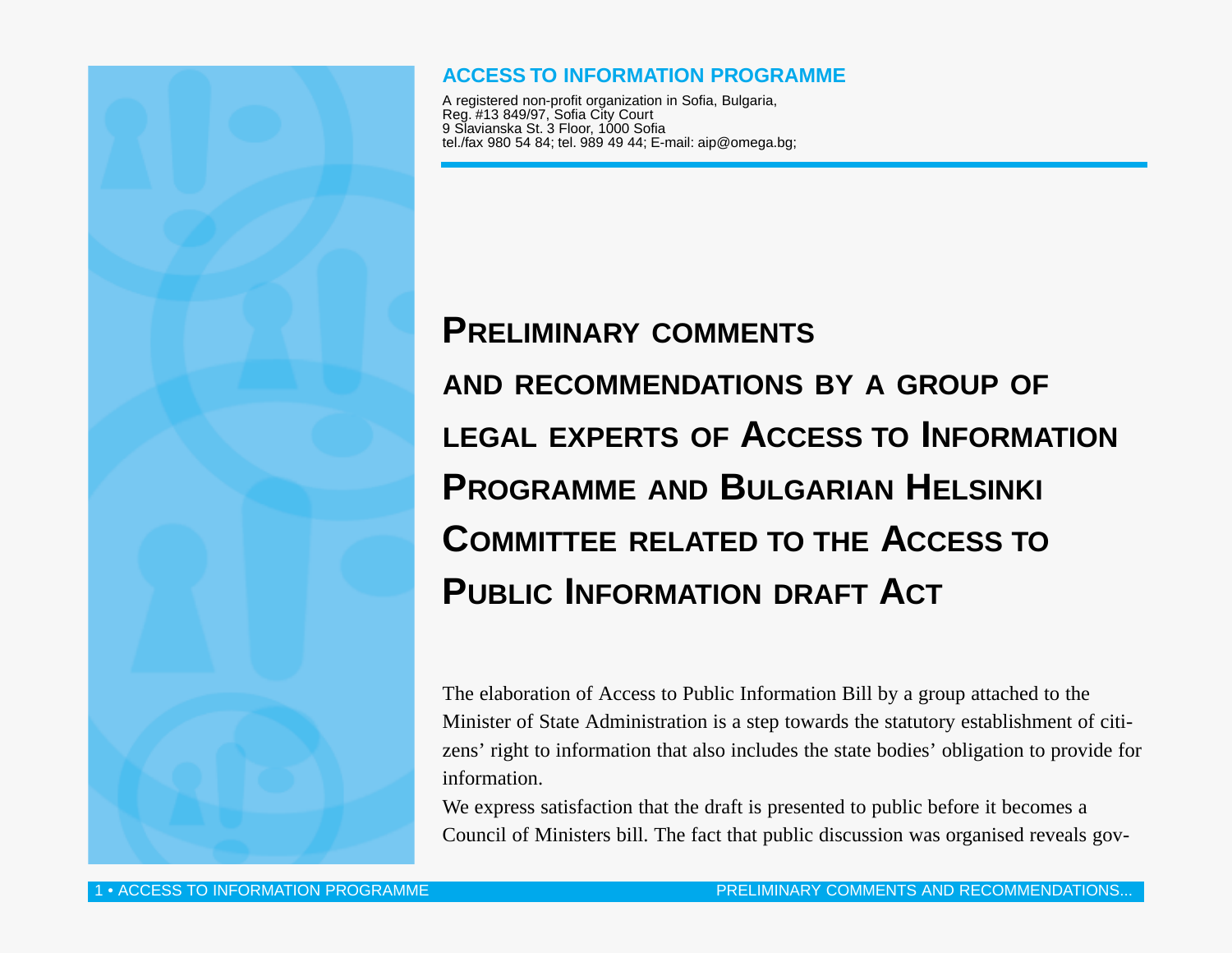ernment understanding of the importance of dialogue on this issue.

On December 1998 the group of Access to Information Programme legal experts presented a Concept paper on access to information legislation in Bulgaria. The Concept paper was complied with the international standards and national practices in the field.

We appreciate the government intention to determine precisely the right to access information and its restrictions passing a packet of statutes.

On other hand we insist as we already did that Access to Information should concern only the right to access information held by government bodies in accordance with the respective Constitutional provision. The right to receive and impart information should be left aside. The same way regulates the Constitutional Court in Decision No 7 of from 1996.

We hereby present these preliminary comments and recommendations on the draft and declare our will to add further comments on questions related to the Bill.

#### 1. Concerning the subject of legal regulation

In accordance with Art. 1 of the draft its subject is "relationships in connection with access to information". The Minister of state administration who was responsible for the draft preparation reasons (motives) that accompany the draft base it primarily on the provision of Art. 41 par. 1 of the Constitution. On the other hand, the provision of Art. 4 of the draft entitles every citizen to access public information, which corresponds to the right set forth in Art. 41 par.2 of the Constitution.

The provisions of Art.41 par.1 and par.2 protect respectively two distinct rights differentiated by scope and type. The relevant state obligation under par. 1 is to refrain from any activities that restrict the right to freedom of seeking and imparting information whereas the relevant state obligation under par. 2 is to give citizens access to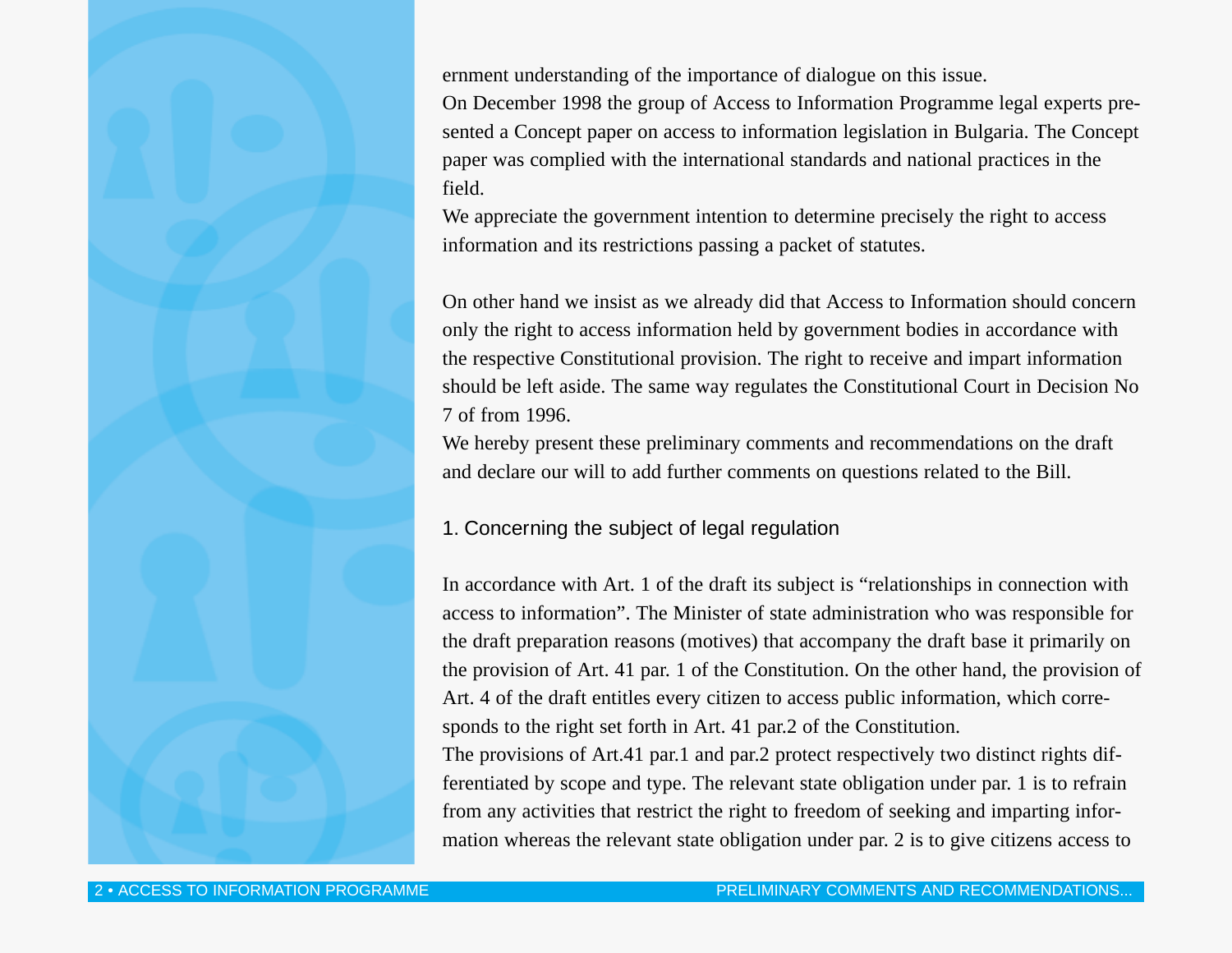information kept with state bodies. The exercise of the freedom to seek and impart information is not dependent on any state activities and the state is obliged for not passing any further legislation on this matter to the extend that it could prove to be a limitation. Restriction on the part of state is allowed only for the legitimate aim of the protection of "the rights and good name of others, national security, public order, public health and morals" (Art.41 par.1 sentence 2 of the Constitution).

The above distinction has been made by the Constitutional Court in its Decision No 7 of 1996 on case No1 of 1996 (State gazette 55/96):

"In Art.41 par.2 it is protected the individuals right, which also enshrines the correspondent obligation of the state bodies and agencies, to access information of lawful interest to them. This right has some separate meaning whereas the right under Art. 41 par.2 should be viewed within the context of the right, enshrined in the Constitution, of the individual as well as the public to be informed."

Consequently no legislation is needed on the ground of Art. 41 par.1. Moreover an attempt to the contrary will restrict without legal basis and social need the exercise of the freedom set forth by Art. 41 par.1 and other Constitutional rights and freedoms such as freedom of expression, private life etc.

Art.41 par.2 guarantees a separate right of citizens it is the right to access information kept with the state bodies. It presupposes the correspondent duty of the state bodies to provide such access. The effectiveness of this right could only be provided by enacting law to provision:

\* the concrete obligations imposed on state bodies

\* exemptions of the right precisely enumerated and determined by scope

\* the relevant procedure of access

\* judicial review procedure to guarantee the protection in cases of access to information denial

In our opinion the subject of Access to Information Act ought to be determined as follows: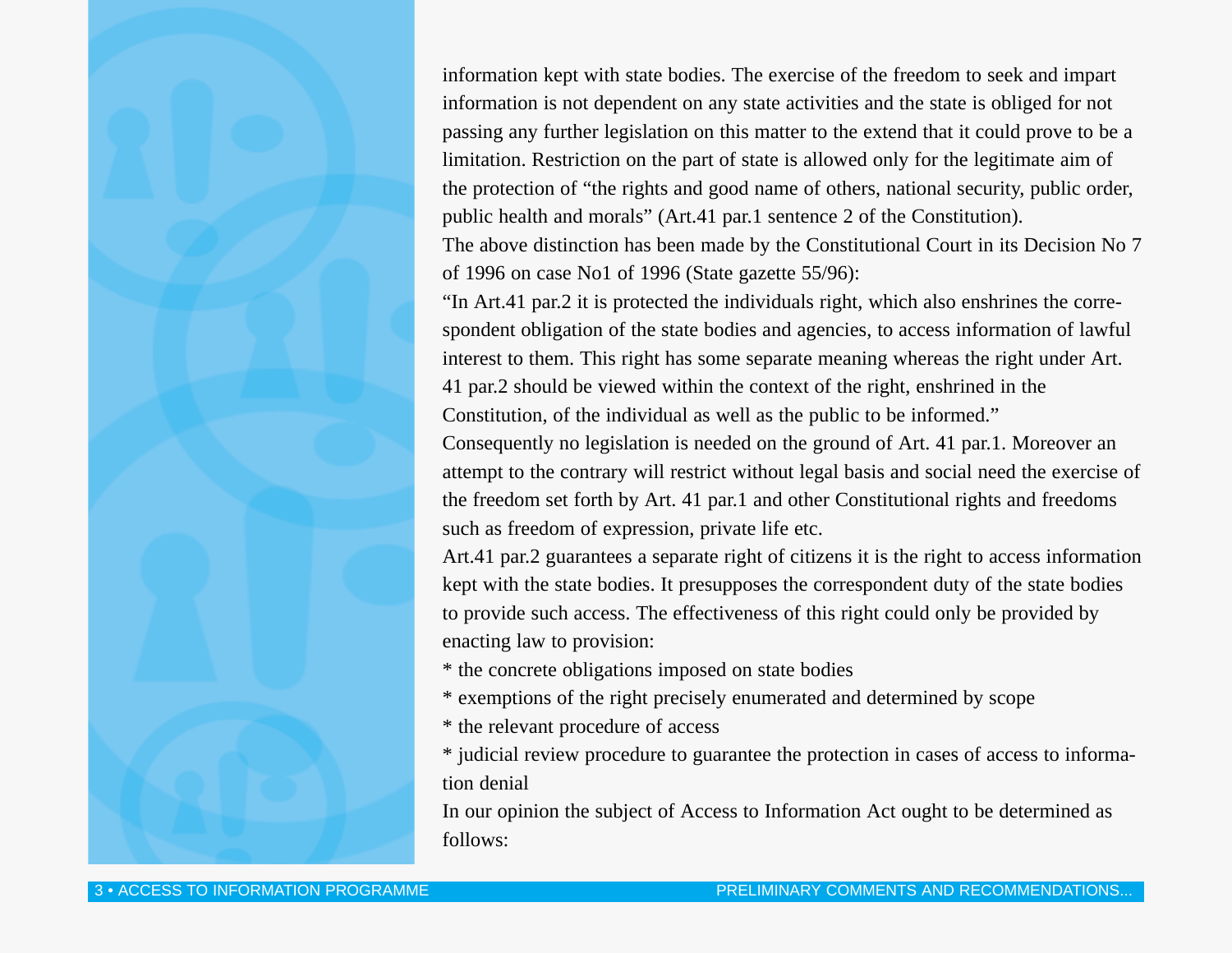"This Act regulates the everyone's right to obtain information from bodies of state power of the Republic of Bulgaria (hereinafter "state bodies"), their administration and local self-governance bodies as well as from legal persons financed by state budget; the obligation of state bodies to provide for access to information kept with them; the exemptions of free access; the procedure for requesting and obtaining access and judicial review on access denial."

#### 2. Right to access information

The draft invokes the expression "public information" in order to determine the subject of the right to access information. Its definition is given by the provision of Art.2 of the draft as follows:

"any information of public importance, connected with public life in the Republic of Bulgaria and giving citizens the possibility to form own opinion on the activities of the institutions on which the Act imposes obligations". The definition does not clarify the expression, but poses three unanswered in the draft questions instead. They are as follows:

\* What does "information of public importance" mean?

\* Which information is "connected with public life in the Republic of Bulgaria"

\* Which information is "giving citizens the possibility to form own opinion on the activities of the institutions on which the Act imposes obligations"?

A possible interpretation of the expression "public information" could be that this information concerns large number of individuals. In that case it would be an unjustifiable restriction of the right under Art.41 par.2 of the Constitution. According to this provision information is accessible when few persons or even the applicant only is interested as well.

Furthermore if we accept that the Act should have as legal base the provision of only Art.41 par.2 of the Constitution it is not necessary to determine what public informa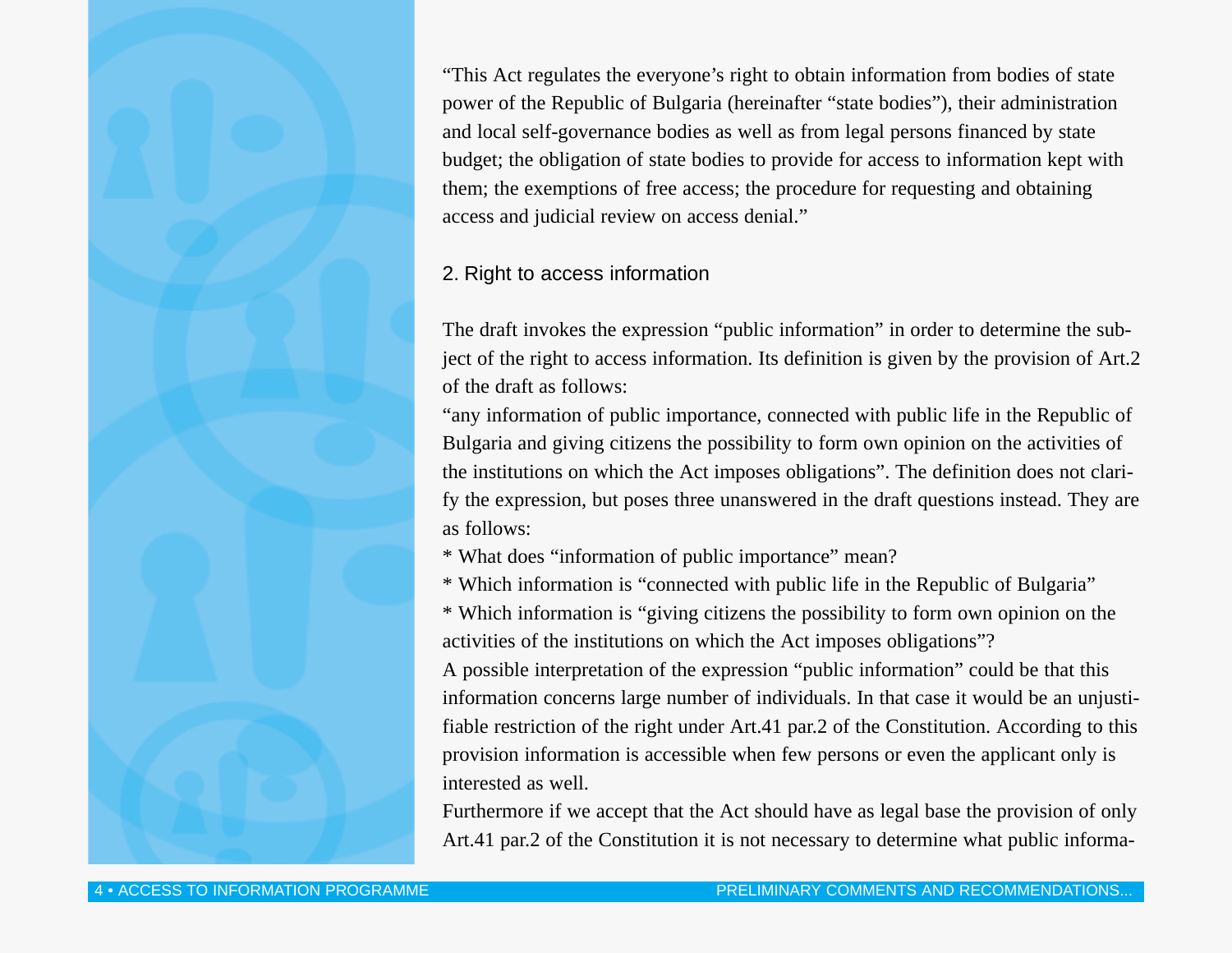tion is since state bodies perform public duties and the information they save is per definitione public.

In this respect we suggest that the provision of Art.2 par.1 of the draft should be abolished.

In the same course of consideration Art.12 and 13 of the draft do not give any new regulation of publishing and providing access than the existing one. The obligation to publish normative acts set forth in Art.12 of the draft is currently provided for. Giving to administration a discretion to classify some types of so called official information that are out of the scope of exemptions as Art.13 par.2 says, is not acceptable.

For these reasons we suggest that the provisions of Art.12 and 13 of the draft should be abolished.

We suggest a definition of the right to access information as follows:

Par.1: "Everyone is entitled to access to records that are kept with the state power and local self-governance bodies bodies and the administration of these, as well as legal persons financed by the state budget to the extend of their competence save in cases prescribed by this Act."

Par.2: "Within the meaning of this Act record is any paper, film, electronic or magnetic matter (record), which saves text, graphic, photo, map, picture, imagination etc."

## 3. Obliged institutions

The essence and scope of the subject of legal regulation reflects on the determination of institutions obliged under this Act. The presented draft does not oblige state bodies and their administration only to provide for information. The provision of Art.3 of the draft enlarges the number of institutions obliged under the Act. Art. 3 par.2 of the draft establishes that subjects of public law are obliged under the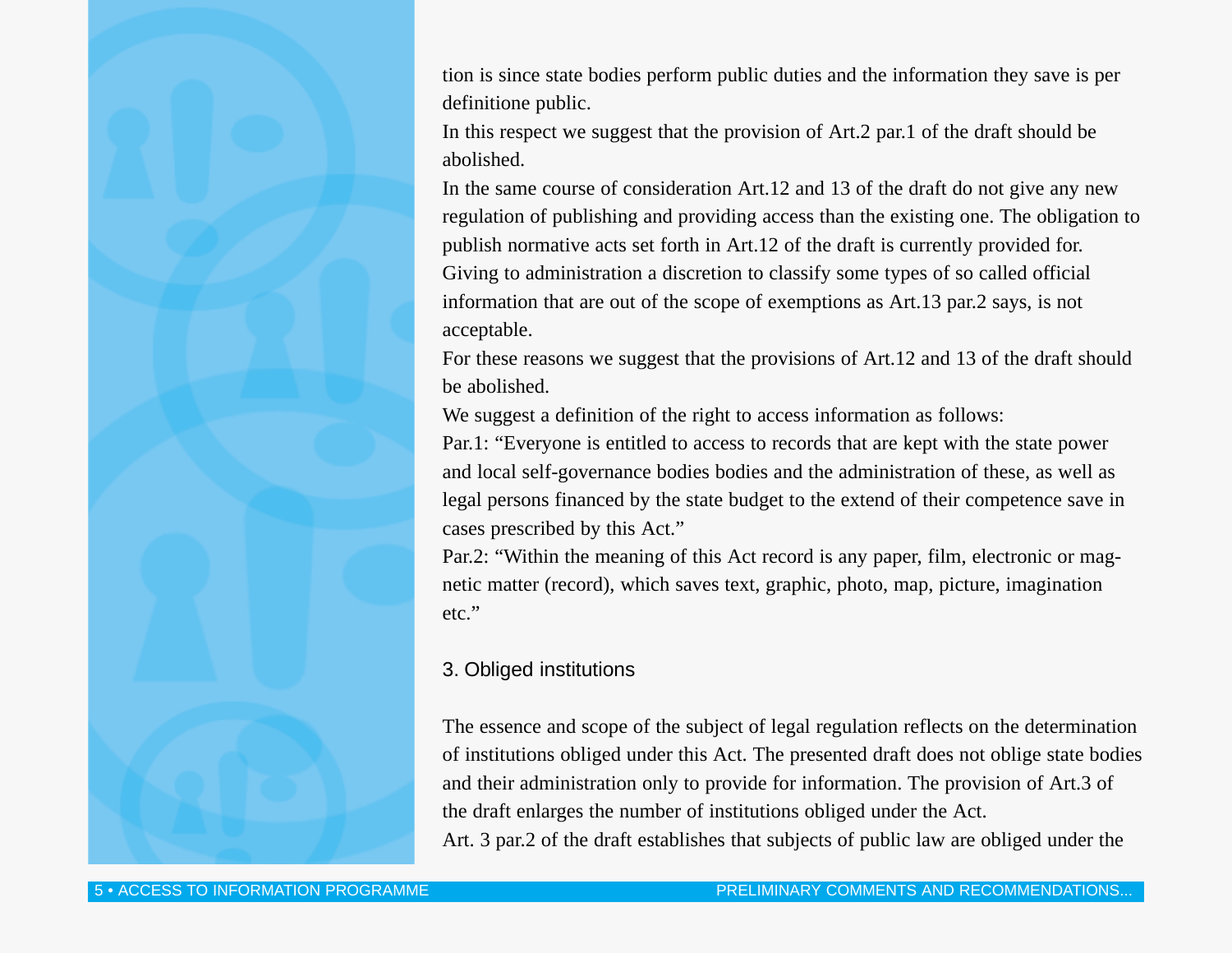Act. Bulgarian law does not give any definition of public subject. Nor does the draft. If the term is used in the draft, such a definition is more than necessary.

Art.3 says the Act will be applied towards subjects of private law as well (natural and legal persons) when they perform public service and are financed by state budget and off-budget funds. Access to Information Programme emphasizes again that the bodies of state power and local self-governance bodies should be the only obliged institutions.

Furthermore Bulgarian legislation does not give any definition of public service. If it is considered necessary to include subjects of private law within the scope of the Act, the latter should set forth a definition of public service. In this respect we suggest the following:

\* To determine precisely the term for the purposes of the Act as services financed by the state

\* To add a definition in the Public Services Bill as follows: "public service is purchasing goods and contracting for services by state bodies, local self-governance bodies and companies that are financed by the budget, given subsidies or are endowed with exclusive rights to implement certain activities by the state".

\* To add a definition in the Act as follows: "public service is such ordered or contracted by state bodies, local self-governance bodies or trade companies that are financed by the budget, given subsidies or are endowed with the exclusive rights to implement certain activities by the state".

The information citizens will be entitled to obtain from institutions as described in Art.3 par.2 and 3 of the draft is currently accessible. The commercial bodies (legal and physical persons) are enlisted in respective registers, which are public and the information concerning them is accessible unless it falls under the commercial secret exemption.

On the other hand information concerning enterprises using budget funds is collected and kept with the state bodies and could be requested once FOIA is enacted. When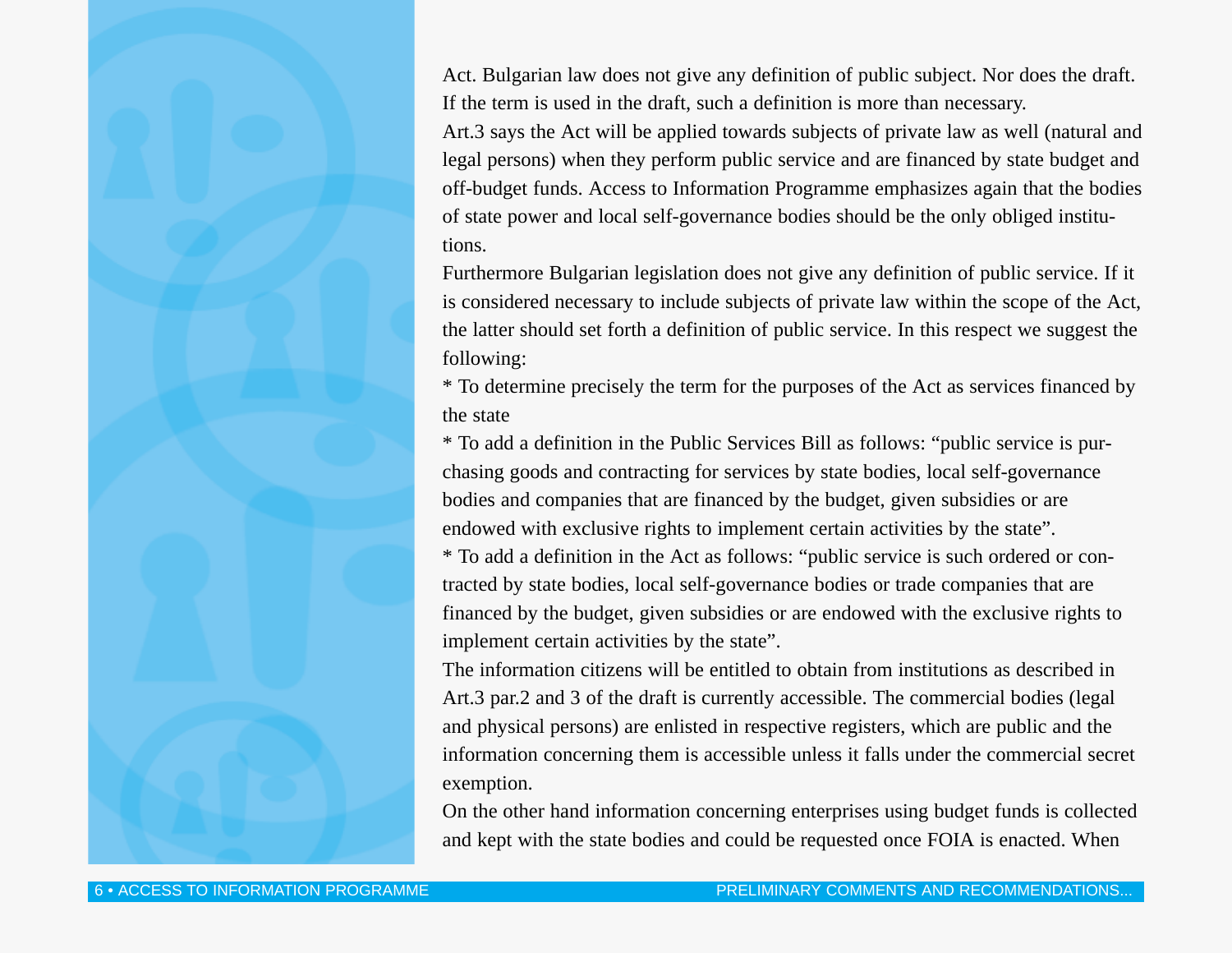the problem with lack of definition of public service is resolved as suggested above it won't be necessary anymore to use the unclear expression "financed by off-budget funds" (in relation with legal or physical persons in Art.3 par.3 of the draft). It is unnecessary to create a definition of off-budget funds for the purposes of the Act in particular and to make it consistent with the state and local self-governance budget laws.

Furthermore legal relationships of access to information as regards commercial bodies in the meaning of the Public Services Bill are completely regulated under the latter. The bodies shall be enlisted in respective pubic register.

With respect to extending the scope of the Act to media imposing on them some duties to provide for information: media do impart information exercising the general right to impart information under Art.41 par.1 of the Constitution. We consider senseless to include media in the number of bodies obliged to disclose information as the Act purpose is to guarantee transparency of the state bodies and their administrations. Most of the information described in Art.18 of the draft is of economic character and therefore the regulations providing commercial bodies registers' accessibility are generally applicable. As a rule media in Bulgaria are joint-stock companies and therefore are obliged under the Commercial Act to publish their annual financial account.

Completely unreasonable and unacceptable is the requirement for media to give information about "the announced statements on their public goals and political attitude" (Art.18 point 4 of the draft). Logically such statements are public. Consequently a question arises whether citizens could ask for such information when there are not announced statements. The more meaningful however is that in our view it is completely inconsistent with the standards in a democratic society to request this way from media such information and this may cause unnecessary interference with freedom of expression. An additional problem in respect to this provision is that media are legal entities but the latter do not have political attitude like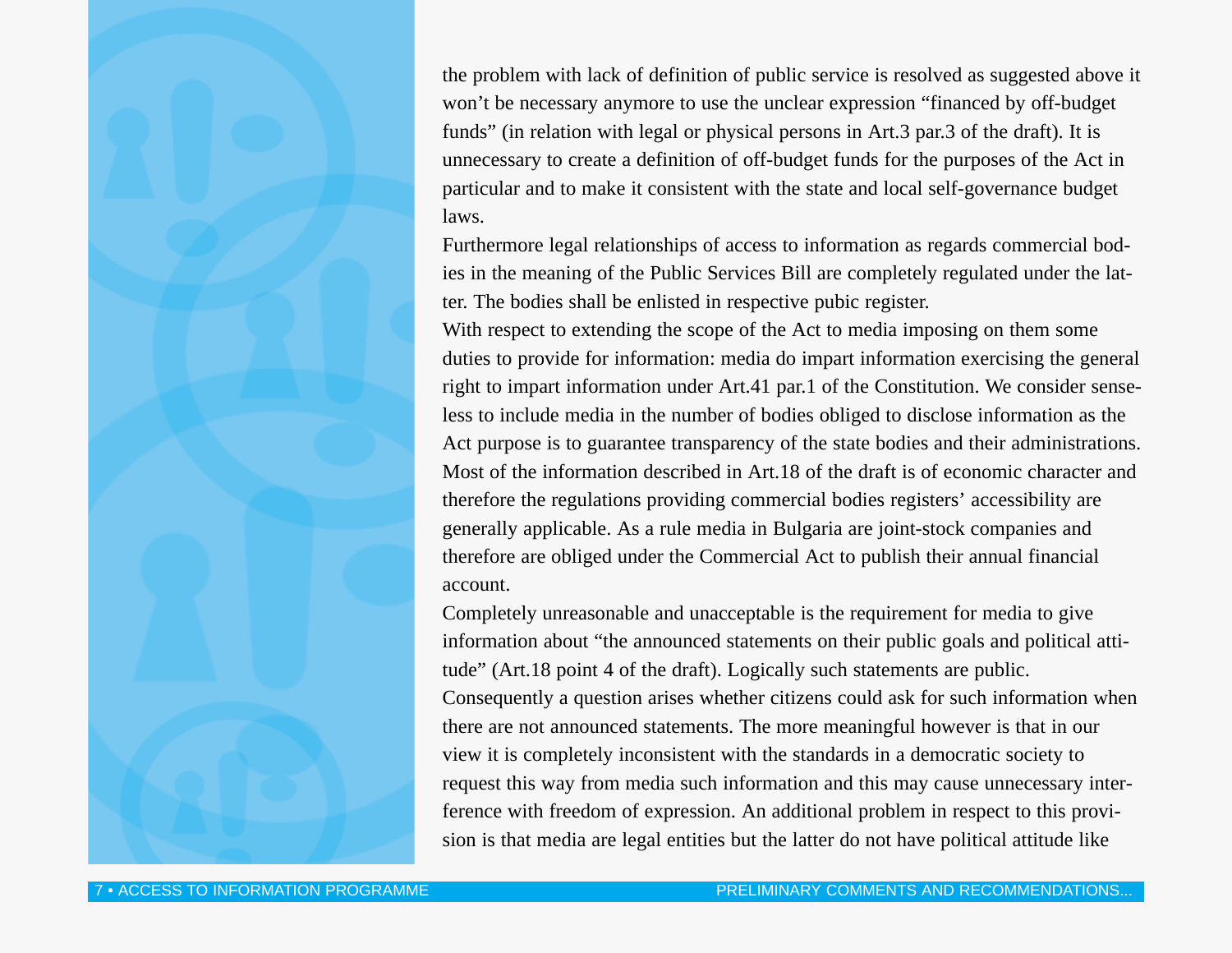natural persons do.

Taking into account the above we suggest to completely abolish chapter 2 section 2 of the draft.

Subsequently we suggest to abolish the provisions ofo Art.3 par.2, 3 and 4 of the draft and to change par.1 as follows:

"obliged institutions for the purposes of this Act shall be all the bodies of state power or local self-governance and their administration as well as legal persons financed by the state budget".

## 4. Concerning the exemptions

It is well known that general principle in access to public information law is that all information is available except such falling under exemptions prescribed by law. Exemptions are entailed for the protection of other rights and legitimate interests that are not of less importance than the right to access information. For example the exemption of state secret is provisioned for the protection of the interest of national security. The exemption of personal data protection is designed to guarantee the right to be left alone, or in other words privacy.

The draft does neither describe the scope of exemptions nor even enumerate them but leaves this to further legislation.

With regard to protected interests the draft does only repeat the text of the Constitutional provision of Art.41 par.1. There is also a reference to further legislation saying that "Where so provided in an act of Parliament, certain official or state office information may be declared a state or a state-office secret, and the access thereto - restricted" (Art.9 par.2) and "Within the meaning of this act, the citizens' personal data shall not be deemed public information".

As we have stated in the AIP Concept paper not all FOIA legislation of other states regulate completely the exemptions of the right to access information but all do pre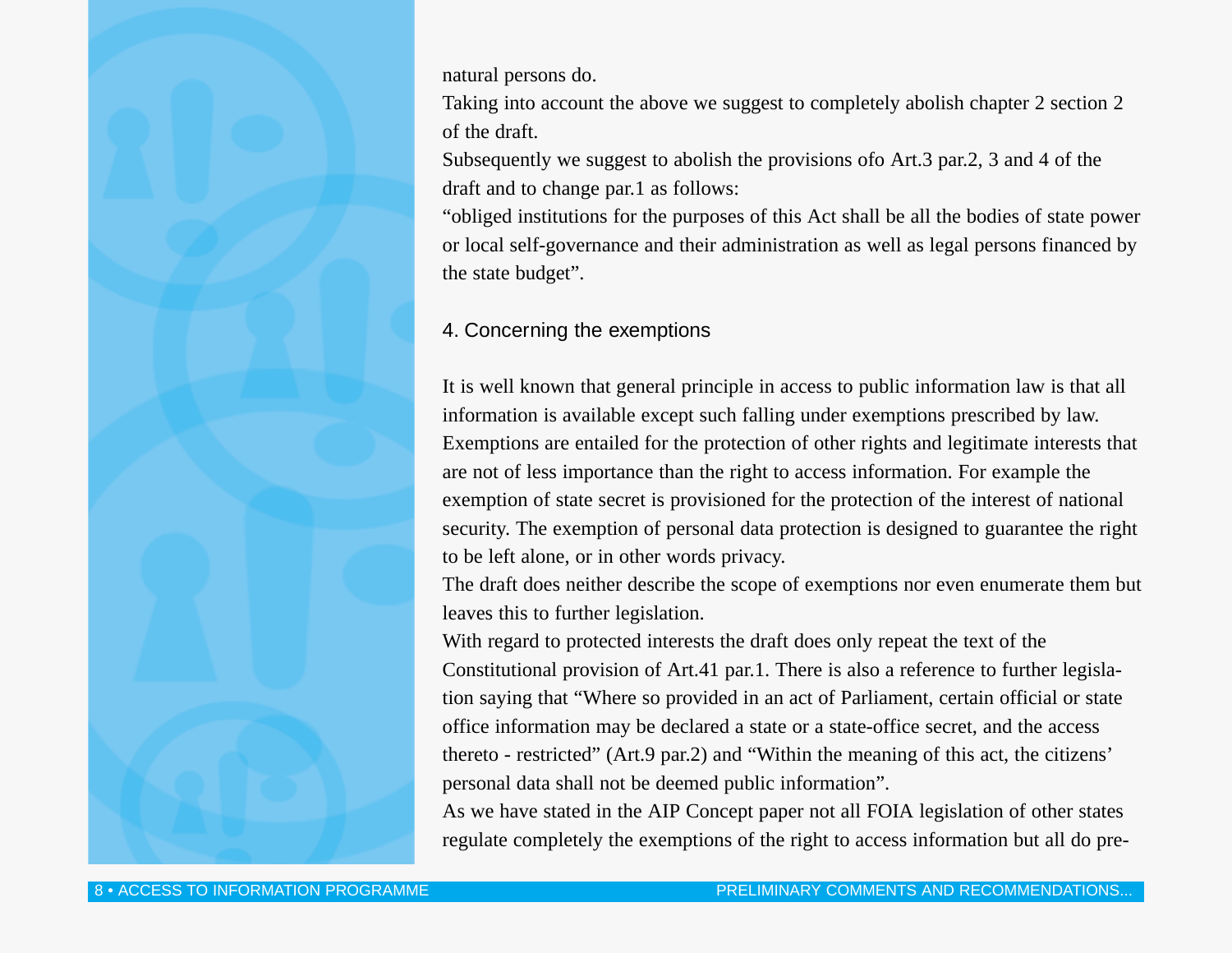cisely enumerate them1.

Art.7 of the draft provisions state secret, official secret and other exemption provided by law. Further legislation could enlarge both the number of protected interests and their scope flows from this provision. There is not a guarantee against empowering the administration to determine the protected interests in future. If this happen no effective judicial review will be admissible due to a constitutional prohibition for courts to decide on administrative acts' matters on questions other than lawfulness. The regulation we suggest is to regulate the exemptions in a separate chapter in the Act and to enlist precisely and completely all the protected interests. These interests should be given protection to the extent that they overweight the interest of the public to obtain information. A prohibition to extend the exemptions by further legislation is needed.

Furthermore we suggest we suggest a precise description of the categories of information subject to classification and the relevant procedure by an act of Parliament. The positive results will be as follows:

\* The scope of available information will be rightly determined as such not falling under the exemptions;

\* There will be a guarantee against adding new exemtions by further legislation;

\* There will be a guarantee against giving the administration a discretion to determine the protected interests;

\* An effective judicial control will exist.

We are on opinion that further legislation may only enumerate the types of information falling under the exemptions and regulate the procedure of classification. This should be applied to all the exemptions.

We see the place of this new chapter in the Act as follows:

\* Chapter 1: Right to access information

\* Chapter 2: Obliged institutions

\* Chapter 3: Exemptions of the right to access information